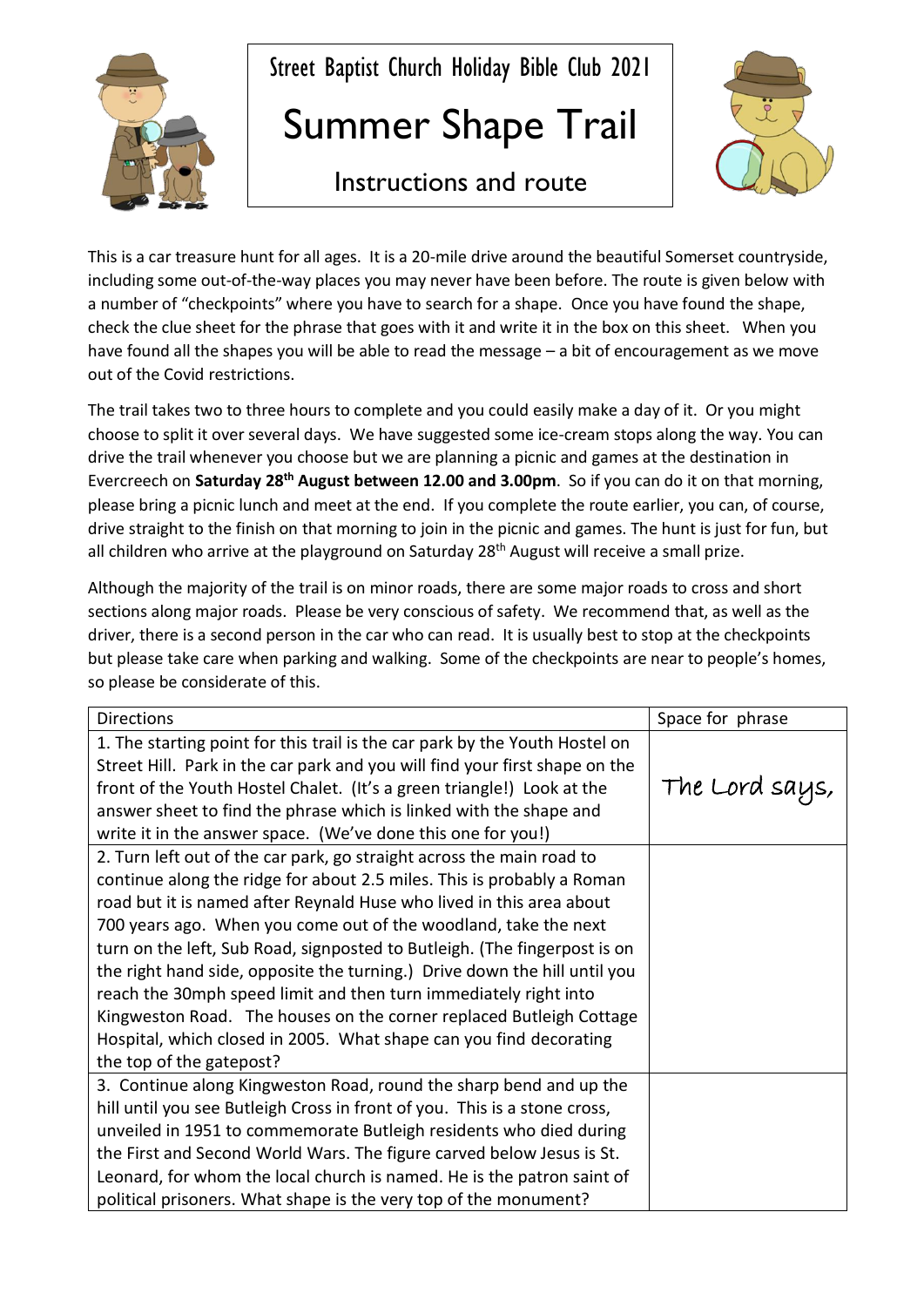| 4. Turn left into the smaller road that goes down the hill from the cross                           |  |
|-----------------------------------------------------------------------------------------------------|--|
| (Banbury Lane) and turn right at the end of the lane. Drive for 34 mile to                          |  |
| a sharp right-hand bend that brings you into the centre of Barton St.                               |  |
| David. Along the way, watch out for the horse jumping over the hedge                                |  |
| on the right! Pass The Barton Inn on your right and look for the cottage                            |  |
| on the left that has a mill stone outside. What shape is it?                                        |  |
| 5. Almost immediately, turn left into Mill Road. Continue along Mill                                |  |
| Road, following it round a right hand bend and ignoring side turnings                               |  |
| until you reach the bridge over the river. There is space to park just                              |  |
| before the bridge. This bridge is called Tootle Bridge. Although it                                 |  |
| would be lovely to think it was so named because you should tootle                                  |  |
| your horn before crossing, it is actually derived from Todelemill and                               |  |
| was originally built in the 14 <sup>th</sup> Century and rebuilt in 1719. Never                     |  |
| mind! The farm on the opposite bank is Tootle Bridge Farm. What                                     |  |
| shape is the shutter on the small window on the barn?                                               |  |
| 6. Carefully cross the bridge (don't forget to tootle your horn!) and                               |  |
| continue along Honey Mead Lane for a little over a mile, ignoring side                              |  |
| turnings and following the signs for Baltonsborough. As you enter the                               |  |
| village, look out on the right for a large house with a prominent three-                            |  |
| storey tower added to the front. This was once a school for nuns but is                             |  |
| now St. Anne's boarding house for senior boys at Millfield School.                                  |  |
| What shape is the roof of the tower?                                                                |  |
| 7. Continue along Martin Street into the village. At the centre of the                              |  |
| village there is a crossroads with the war memorial cross easily visible                            |  |
| on the left. But what shape is the adjacent war memorial?                                           |  |
| Fancy a stop and an ice cream? Turn left at this crossroads and Balsbury Grocers is on the right in |  |
|                                                                                                     |  |
| 150 yards with a playground adjacent. There is ample parking behind the shop and they sell          |  |
| delicious ice cream.                                                                                |  |
| 8. From the crossroads, continue in the direction you were going along                              |  |
| Martin Street for just over a mile, ignoring side turnings until you reach                          |  |
| Coxbridge where there is a right turn signed to West Bradley and West                               |  |
| Pennard. Turn and then turn right again shortly at the T junction. At                               |  |
| this junction, what shape is the sign advertising Canters Green?                                    |  |
| 9. After the T junction, follow the road into West Bradley until you find                           |  |
| the church on your left. There is parking opposite it. Take a walk round                            |  |
| the church. It dates from the 14 <sup>th</sup> Century although the font and                        |  |
| piscina are Norman. If you can get inside you can have a look at them.                              |  |
| Much of the building was renovated in the 19 <sup>th</sup> Century. Can you spot                    |  |
| the drain pipes dated 1873? What shape is in the middle of the date?                                |  |
| 10. Stay on the road through West Bradley and out towards Ditcheat                                  |  |
| for about a mile, ignoring side turnings. At Withial Farm, what shape is                            |  |
| the lamp on top of the lamp post?                                                                   |  |
| 11. Carry on towards Ditcheat for 3/4 mile until you see a finger post for                          |  |
| a left turn to East Pennard and Shepton Mallet. What shape is on top of                             |  |
| the finger post?                                                                                    |  |
| 12. Do not take this turning, but carry on towards Ditcheat. In 11/4 miles                          |  |
| you will reach the junction with the A37, which you need to cross.                                  |  |
| Please take care – this is a dangerous junction. On the corner of the                               |  |
| junction is a derelict pub and immediately after crossing you will see its                          |  |
| car park on the right. What shapes are standing guard at the entrance<br>to the car park?           |  |